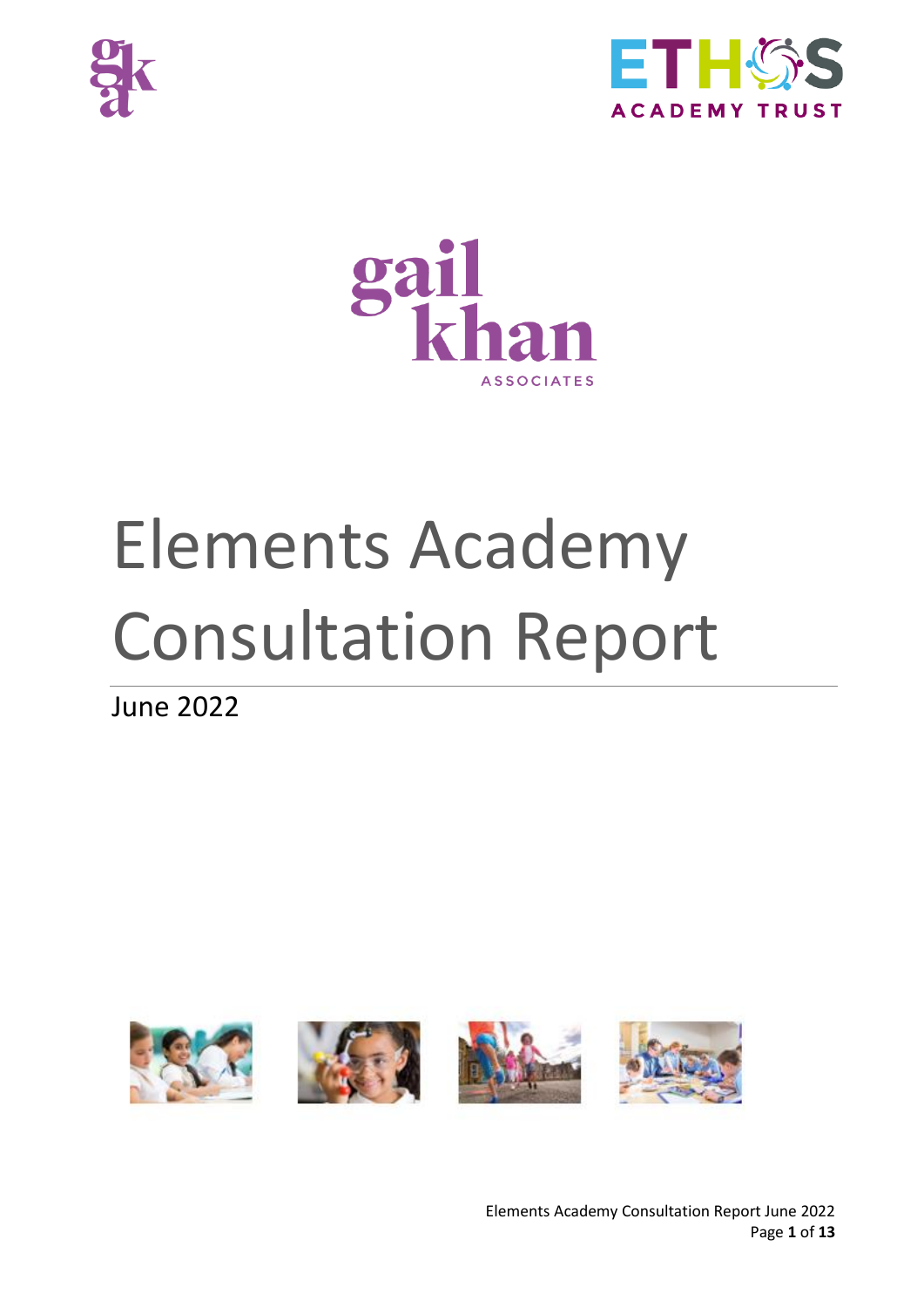| <b>Contents</b>                           | Page |
|-------------------------------------------|------|
|                                           |      |
| Introduction                              | 3    |
|                                           |      |
| <b>Consultation methodology</b>           | 3    |
|                                           |      |
| Overview of the feedback received         | 6    |
|                                           |      |
| <b>Trust Response to the consultation</b> | 11   |
|                                           |      |
| <b>Conclusion and recommendations</b>     | 12   |
|                                           |      |
| <b>List of Appendices</b>                 | 13   |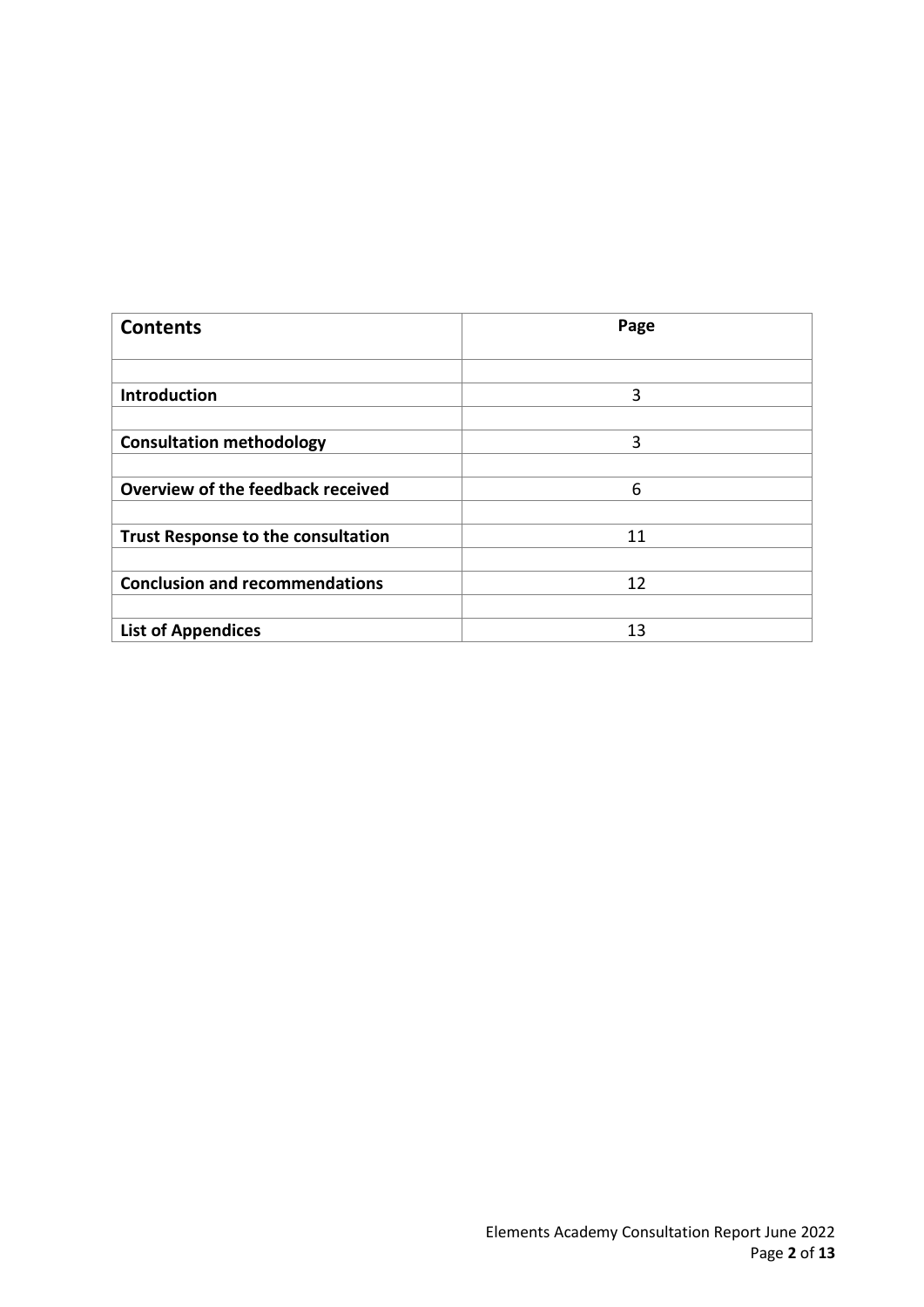# **1. Introduction**

In February 2022 the Department for Education approved our application to move forward to the pre-opening phase for a new special free school in Rotherham for children from Key stage 2 to Key Stage 4 (7 – 16 years) with Social Emotional and Mental Health (SEMH) needs. The school will build on the excellent work of the Aspire Pupil Referral Unit and the Rowan Centre as part of the borough wide solution for SEND and will bring SEMH provision for pupils with Education, Health and Care Plans together within one new facility.

The statutory consultation took place between 4 April – 27 May 2022 and this report sets out an overview of the process and the outcomes including recommendations for the future of the new school.

# **2. Consultation Methodology**

The overall aim of the consultation process was to ensure that everyone who has a stake in the development of the new school had the opportunity to hear about the proposals and to share their views and ideas about the plans.

The objectives of the process were to:

- Provide relevant background information and context for stakeholders;
- Explain the reasons for the new school;
- Share key detail including key policies linked to admissions, safeguarding and SEND, site information and curriculum plans;
- Provide an opportunity for stakeholders to hear / read more and ask questions.

The principles laid down by the project team for the consultation were that it should be:

- An open and transparent process;
- Accessible to all stakeholders in terms of:
	- o The times of the events;
	- $\circ$  The ability to meet virtually or physically;
	- $\circ$  The language used (jargon-free wherever possible and acronyms fully explained);
	- o Well-publicised and advertised.

A variety of media were used to consult including:

- Direct letters to parents and carers, management committees, partner agencies and staff of both Rowan and Aspire schools; local councillors, MPs and all Rotherham schools;
- Media releases to the press and articles in local community publications;
- Leaflets distributed to local residents;
- Publicised meetings involving presentations and questions and answer sessions;
- Frequently asked questions and comments slips;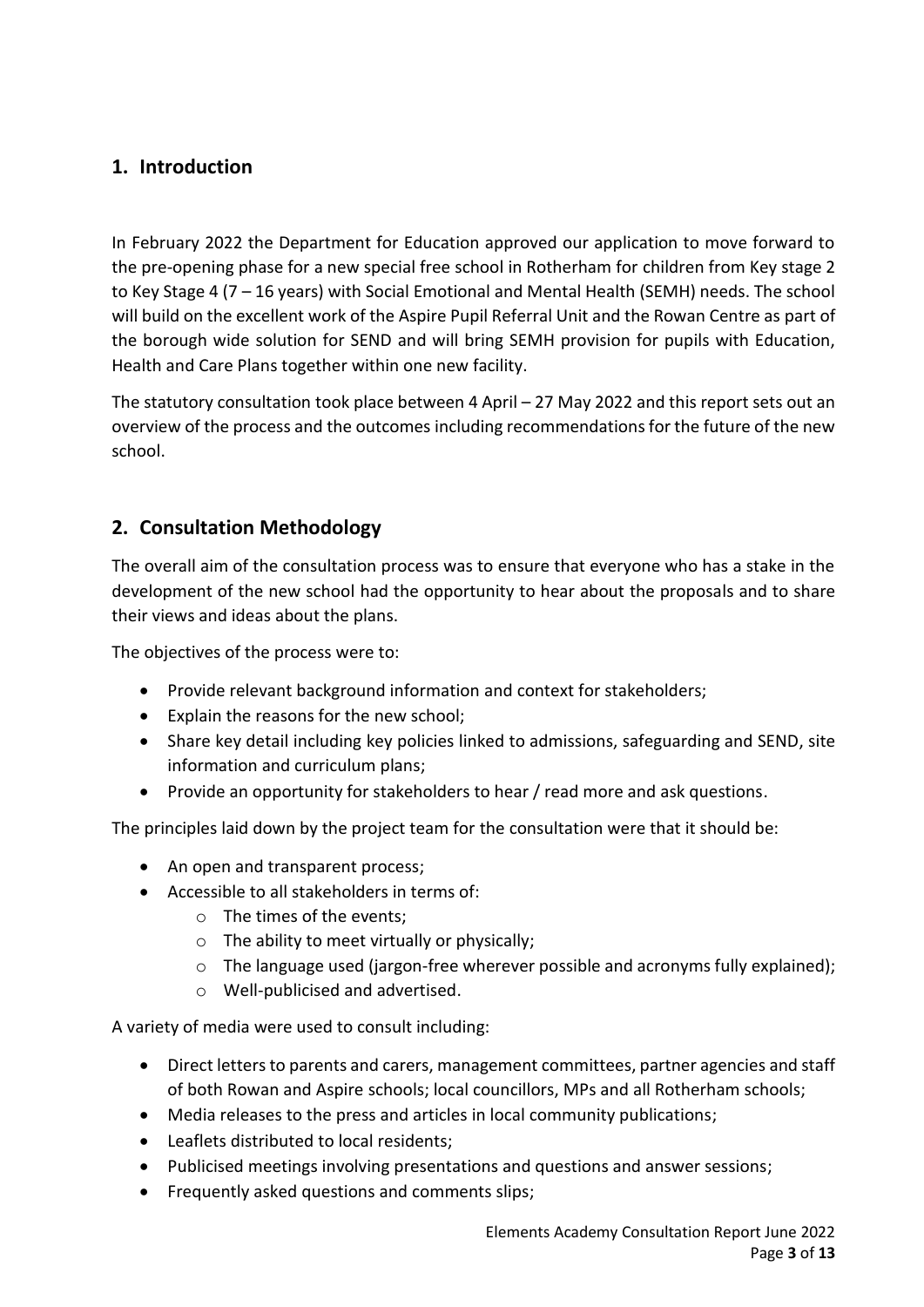- Online Survey;
- Dedicated consultation email account;
- Website / Social Media;
- Emails.

### **2.1 Direct letters**

A letter and/or email introducing the consultation were sent to the following groups and an example is included at Appendix  $1a - 1$ j:

- Parents and Carers/Management Committee members and staff from Rowan and Aspire schools;
- Local councillors & MPs;
- Partner agencies;
- Rotherham MBC schools:
- Other key stakeholders in the region.

## **2.2 Online survey**

Throughout the consultation Google survey was used to capture a response to key questions, which included:

- 1. Please tick the box which best describes the type of stakeholder you are?
- 2. Do you agree with our statement of provision (admissions policy)?
- 3. Do you agree with our safeguarding policy?
- 4. Do you agree with our SEND policy?
- 5. Is the proposed curriculum offer engaging for the pupils who may attend the school?
- 6. Our proposed permanent site is situated on the historic Dinnington College site on Doe Quarry Lane, Dinnington, S25 2NF. Do you agree this is an appropriate location?
- 7. Should the Trust enter into a Funding Agreement with the Secretary of State to open our school? To understand more about what is a Funding Agreement log onto [https://www.gov.uk/government/publications/academy-and-free-school-funding](https://www.gov.uk/government/publications/academy-and-free-school-funding-agreements-multi-academy-trust)[agreements-multi-academy-trust](https://www.gov.uk/government/publications/academy-and-free-school-funding-agreements-multi-academy-trust)
- 8. Do you agree with the proposal to introduce a new uniform with the new school logo? This would be a plain polo shirt, branded jumper and trousers or skirt?
- 9. Any further comments or questions?
- 10. If you would like to receive a copy of the final report and findings and/or would like a response to any question asked whilst completing this survey, please complete the details below before submitting your form

There was also an opportunity with all questions to leave additional comments should the stakeholder wish to do so.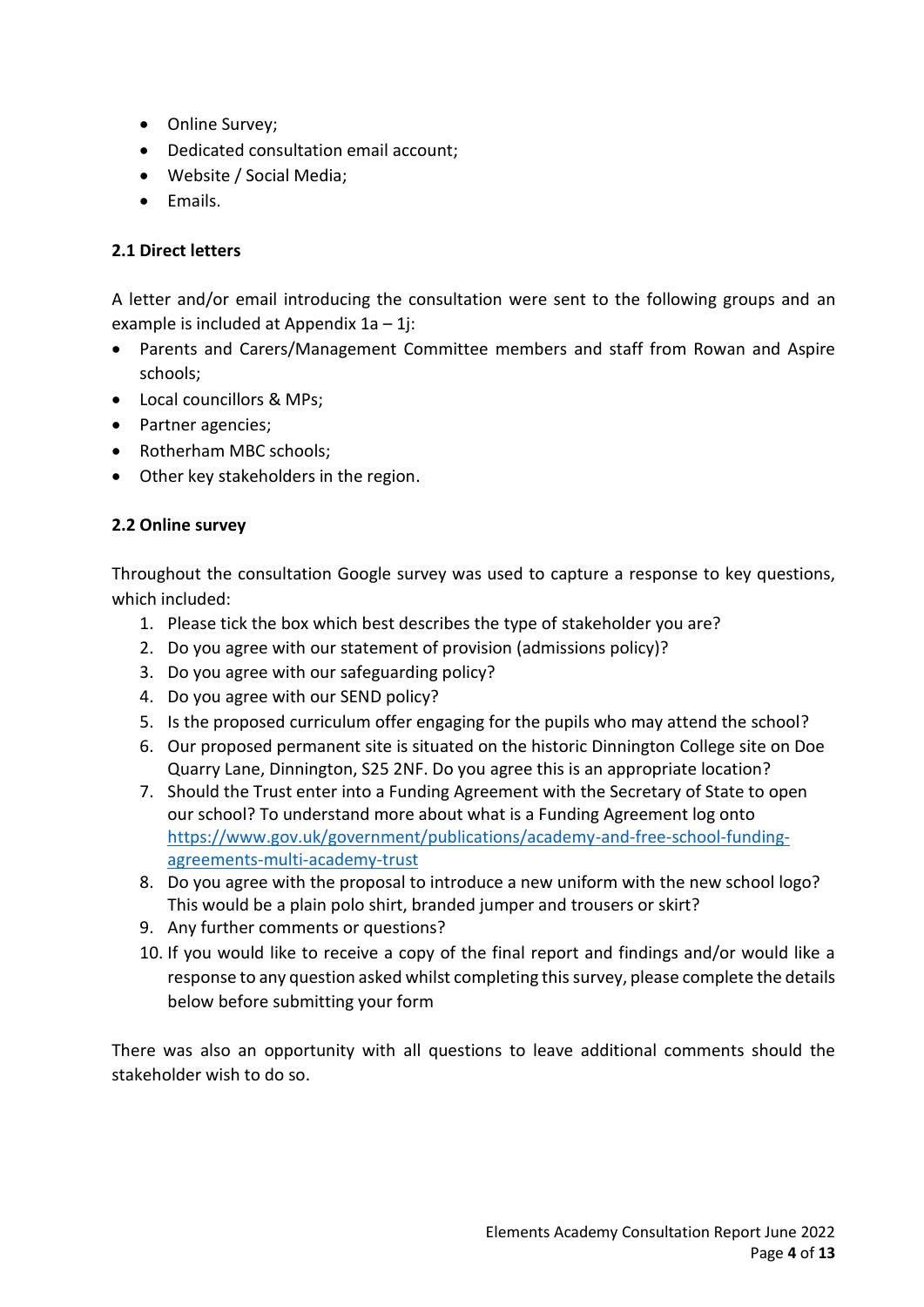#### **2.3 Website**

<https://www.eat.uk.com/free-school-consultation/> was live throughout the consultation period. The site (which was accessed via the Ethos Academy Trust website) was aimed at providing detailed information about Ethos and the proposals with an opportunity to email questions or comments or to conduct the online survey. Screenshots from the website can be found in Appendix 2.

#### **2.4 Publicised meetings**

The following meetings were communicated to stakeholders and carried out during the consultation period:

|                    | Thursday 5 May                                                                           | Monday 9 May                                               | Tuesday 10 May                                             |
|--------------------|------------------------------------------------------------------------------------------|------------------------------------------------------------|------------------------------------------------------------|
|                    | <b>Aspire Stakeholders</b>                                                               | <b>Rowan Stakeholders</b>                                  | <b>General Stakeholders</b>                                |
|                    | <b>Rotherham Aspire</b><br>Rawmarsh Site, New<br>Street, Rawmarsh,<br>Rotherham, S62 5AF | The Rowan Centre,<br>Estate Rd, Rawmarsh<br><b>S62 7JD</b> | The Rowan Centre,<br>Estate Rd, Rawmarsh<br><b>S62 7JD</b> |
| 3.30 <sub>pm</sub> | Aspire Staff                                                                             | Rowan Staff                                                | Partner Agencies and<br>local schools                      |
| 4.45pm             | <b>Aspire Management</b><br>Committee                                                    | Rowan Management<br>Committee*                             | Councillors / LA Officers                                  |
| 6.00 <sub>pm</sub> | Aspire Parents / Carers                                                                  | Rowan Parents / Carers                                     | <b>General Community</b>                                   |

\*due to unforeseen circumstances the Management Committee for the Rowan Centre were unable to meet during the consultation period and was rearranged for 8<sup>th</sup> June. The Management Committee were also given the opportunity to view the presentation and speak to Ethos Academy Trust in the interim period until the meeting could take place.

#### **2.5 Leaflets and Posters**

The Trust hand delivered circa 320 leaflets to local residents on the immediate roads surrounding the school. The roads included: Doe Quarry Lane, Pencil Lane, Hope Avenue, Queen Street, Hunters Drive, Poynton Drive; Hunters Chase and Jessop Court.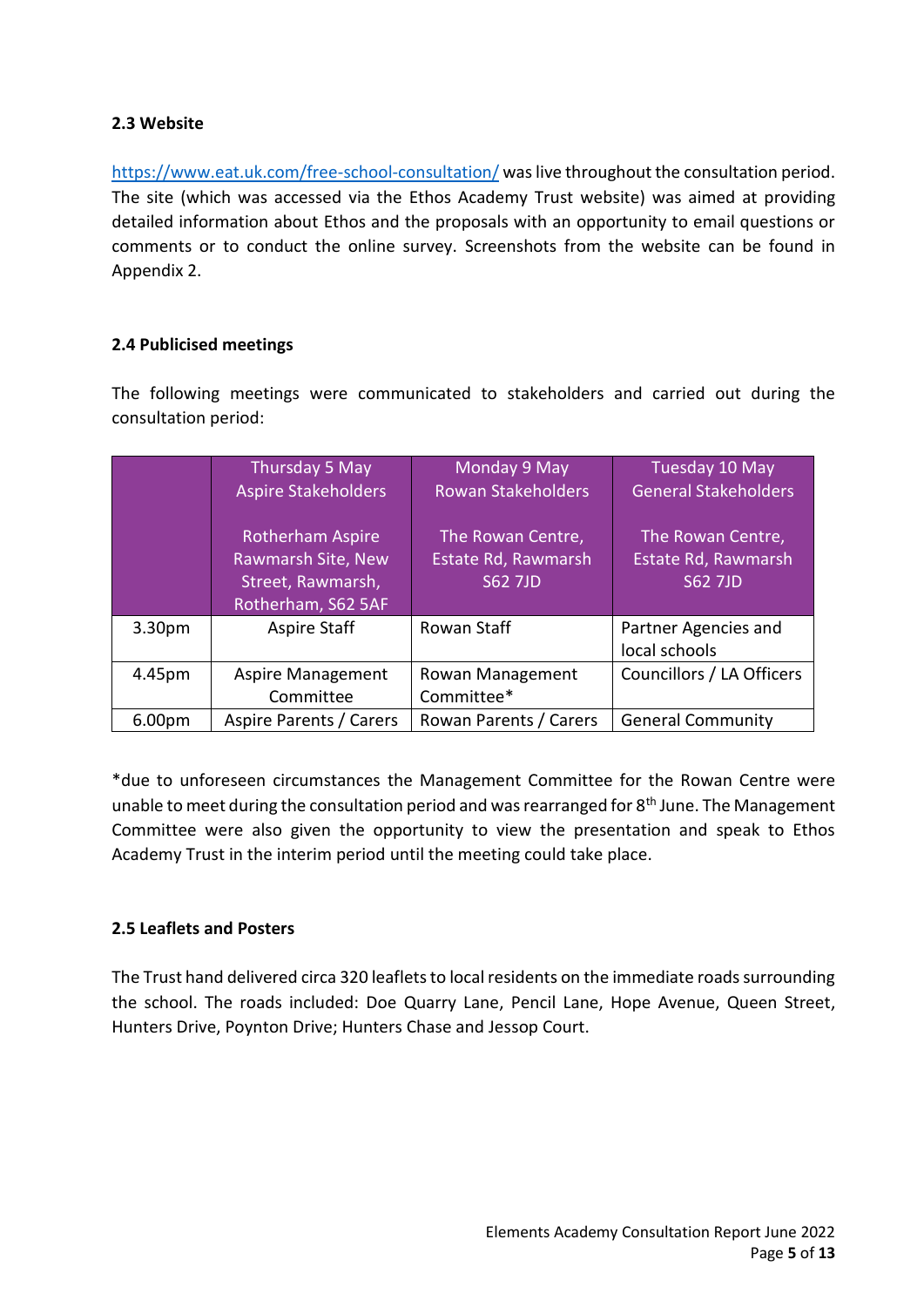#### **2.6 Email –** [Consultation@eat.uk.com](mailto:Consultation@eat.uk.com)

The email address above was used to enable anyone who wished to be able to post a question or a comment about the proposals. At the end of the consultation period, these questions and comments were collected to be responded to as appropriate.

## **2.7 Community, LA, Partner Agencies, Schools, Councillors, Staff, Management Committee and Parent/Carer Presentations**

At each of the consultation meetings a presentation was given with information about Ethos Academy Trust and why they are looking to open a new special free school in Rotherham. A copy of the presentation was placed on the Trust website and a copy can be found in Appendix 3.

## **3. Overview of the Feedback received**

Appendix 4 contains all the questions, comments and feedback received from the various media used throughout the consultation period. Numbers of participants in meetings and surveys are below.

| <b>Date</b> | <b>Event</b>                    | <b>Venue</b>         | <b>Number in</b><br>attendance |
|-------------|---------------------------------|----------------------|--------------------------------|
| 25/04/2022  | Rowan Staff                     | The Rowan Centre     | All staff                      |
| 28/04/2022  | <b>Aspire Staff</b>             | Aspire Rawmarsh Site | Approx 22 staff                |
| 05/05/2022  | <b>Aspire Staff</b>             | Aspire Rawmarsh Site | Approx 15 staff                |
| 05/05/2022  | Aspire Management Committee     | Aspire Rawmarsh Site | 6                              |
| 09/05/2022  | Rowan Staff                     | The Rowan Centre     | Approx 50 staff                |
| 09/05/2022  | Rowan Families                  | The Rowan Centre     | 6 in person $/12$              |
|             |                                 |                      | virtually                      |
| 10/05/2022  | Stakeholders / Partner Agencies | The Rowan Centre     | 0 (attended the                |
|             |                                 |                      | general session                |
|             |                                 |                      | below)                         |
| 10/05/2022  | Local Authority Representatives | The Rowan Centre     | 0                              |
| 10/05/2022  | <b>General Community</b>        | The Rowan Centre     | 4                              |
| 27/05/2022  | <b>Aspire Families</b>          | Aspire Rawmarsh Site | Approx 50 parents              |
|             |                                 |                      | carers                         |
| 08/06/2022  | Rowan Management Committee      | Virtual meeting      | 5                              |

#### **3.1 Attendance at Consultation Meetings**

#### **3.2 Online Survey**

We received 7 completed surveys online. Full detailed feedback is summarised on the next page: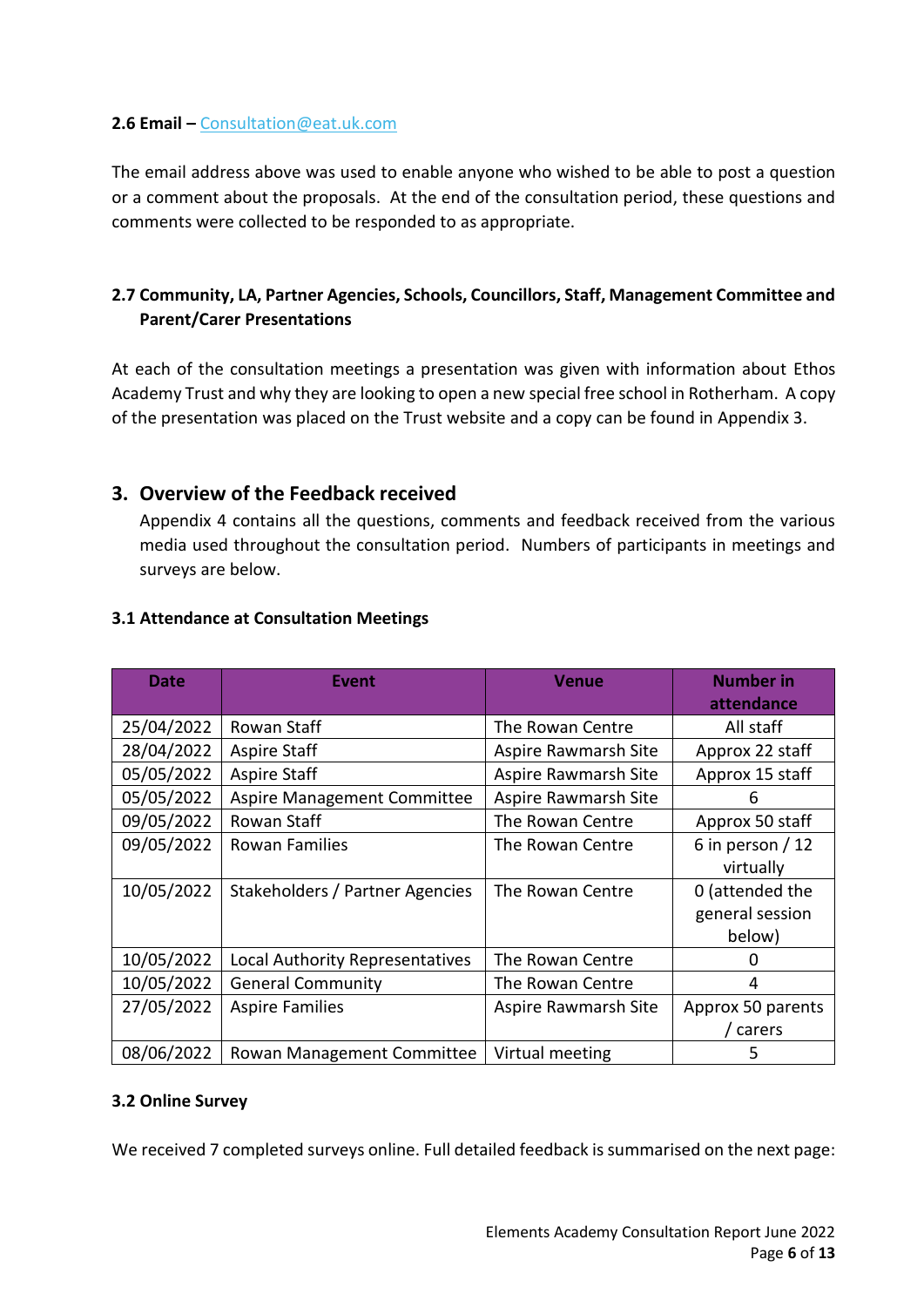

| Please tick the box<br>which best describes<br>the type of<br>stakeholder you are? | Are you completing<br>this survey (please<br>tick all that apply)                                             | Do you agree<br>with our<br>admissions<br>policy<br>(statement of<br>provision)? | Do you agree<br>with our<br>safeguarding<br>policy? | Do you agree<br>with our SEND<br>policy? | Is the proposed<br>curriculum offer<br>engaging for the<br>students who may<br>attend the school?<br>(Detailed curriculum<br>plans will be shared<br>within our meetings<br>and copies of the<br>information will be<br>displayed | Our proposed<br>permanent site is<br>situated on the<br>historic Dinnington<br><b>College site on Doe</b><br>Quarry Lane,<br>Dinnington, S25 2NF.<br>Do you agree this is<br>an appropriate<br>location?                                                                                                          | Should the Trust enter into a<br><b>Funding Agreement with the</b><br>Secretary of State to open Gilbert<br>Ward Academy? To understand<br>more about what is a Funding<br>Agreement log onto<br>https://www.gov.uk/governmen | Do you agree with the<br>proposal to introduce a<br>new uniform with the<br>new school logo? This<br>would be a plain polo<br>shirt, branded jumper<br>and trousers or skirt? | Do you have any<br>further comments or<br>questions?                                                                                                                                                                  |
|------------------------------------------------------------------------------------|---------------------------------------------------------------------------------------------------------------|----------------------------------------------------------------------------------|-----------------------------------------------------|------------------------------------------|-----------------------------------------------------------------------------------------------------------------------------------------------------------------------------------------------------------------------------------|-------------------------------------------------------------------------------------------------------------------------------------------------------------------------------------------------------------------------------------------------------------------------------------------------------------------|-------------------------------------------------------------------------------------------------------------------------------------------------------------------------------------------------------------------------------|-------------------------------------------------------------------------------------------------------------------------------------------------------------------------------|-----------------------------------------------------------------------------------------------------------------------------------------------------------------------------------------------------------------------|
| Parent / Carer of a<br>student currently at a<br>Rotherham<br>mainstream school    | Having received the<br>survey link but no<br>supporting<br>information                                        | Don't know                                                                       | Don't know                                          | Don't know                               | Don't know                                                                                                                                                                                                                        | Yes                                                                                                                                                                                                                                                                                                               | Yes                                                                                                                                                                                                                           | Yes                                                                                                                                                                           |                                                                                                                                                                                                                       |
| Parent / Carer of a<br>student currently at a<br>Rotherham<br>mainstream school    | Having received the<br>survey link but no<br>supporting<br>information                                        | Yes                                                                              | Yes                                                 | Yes                                      | Yes                                                                                                                                                                                                                               | Yes                                                                                                                                                                                                                                                                                                               | Yes                                                                                                                                                                                                                           | Yes                                                                                                                                                                           |                                                                                                                                                                                                                       |
| Parent / Carer of a<br>student currently at<br>Aspire                              | In advance of<br>attending a<br>consultation meeting                                                          | Don't know                                                                       | Yes                                                 | Yes                                      | Yes                                                                                                                                                                                                                               | Yes                                                                                                                                                                                                                                                                                                               | Don't know                                                                                                                                                                                                                    | No                                                                                                                                                                            | The uniform is going to<br>be a massive issue for<br>my son who has a lot<br>of sensory needs. I<br>have a lot of questions<br>that need answering<br>and would like<br>someone to contact<br>me ASAP<br>07481895349. |
| Parent / Carer of a<br>student currently at<br>Rowan                               | In advance of<br>attending a<br>consultation meeting                                                          | Yes                                                                              | Yes                                                 | Yes                                      | Yes                                                                                                                                                                                                                               | Don't know                                                                                                                                                                                                                                                                                                        | Don't know                                                                                                                                                                                                                    | Yes                                                                                                                                                                           | No                                                                                                                                                                                                                    |
| Partner Organisation                                                               | In advance of<br>attending a<br>consultation meeting                                                          | Yes                                                                              | Yes                                                 | Yes                                      | Don't know                                                                                                                                                                                                                        | Don't know                                                                                                                                                                                                                                                                                                        | Don't know                                                                                                                                                                                                                    | Yes                                                                                                                                                                           |                                                                                                                                                                                                                       |
| School staff member -<br>Aspire                                                    | Having read<br>consultation<br>documentation<br>available to you<br>(whether sent home,<br>to work or online) | Yes                                                                              | Yes                                                 | Yes                                      | More Curriculum<br>information is required<br>but the starting point is<br>a very good start.                                                                                                                                     | No, the travel time for<br>some pupils within the<br>authority will increase<br>due to the hours<br>pupils are required to<br>attend school. Taxi's<br>tackling rush hour<br>traffic within<br>Rotherham will be<br>delayed or they will<br>have to collect<br>children earlier than<br>usual. For a pupil living | Yes                                                                                                                                                                                                                           | Yes                                                                                                                                                                           |                                                                                                                                                                                                                       |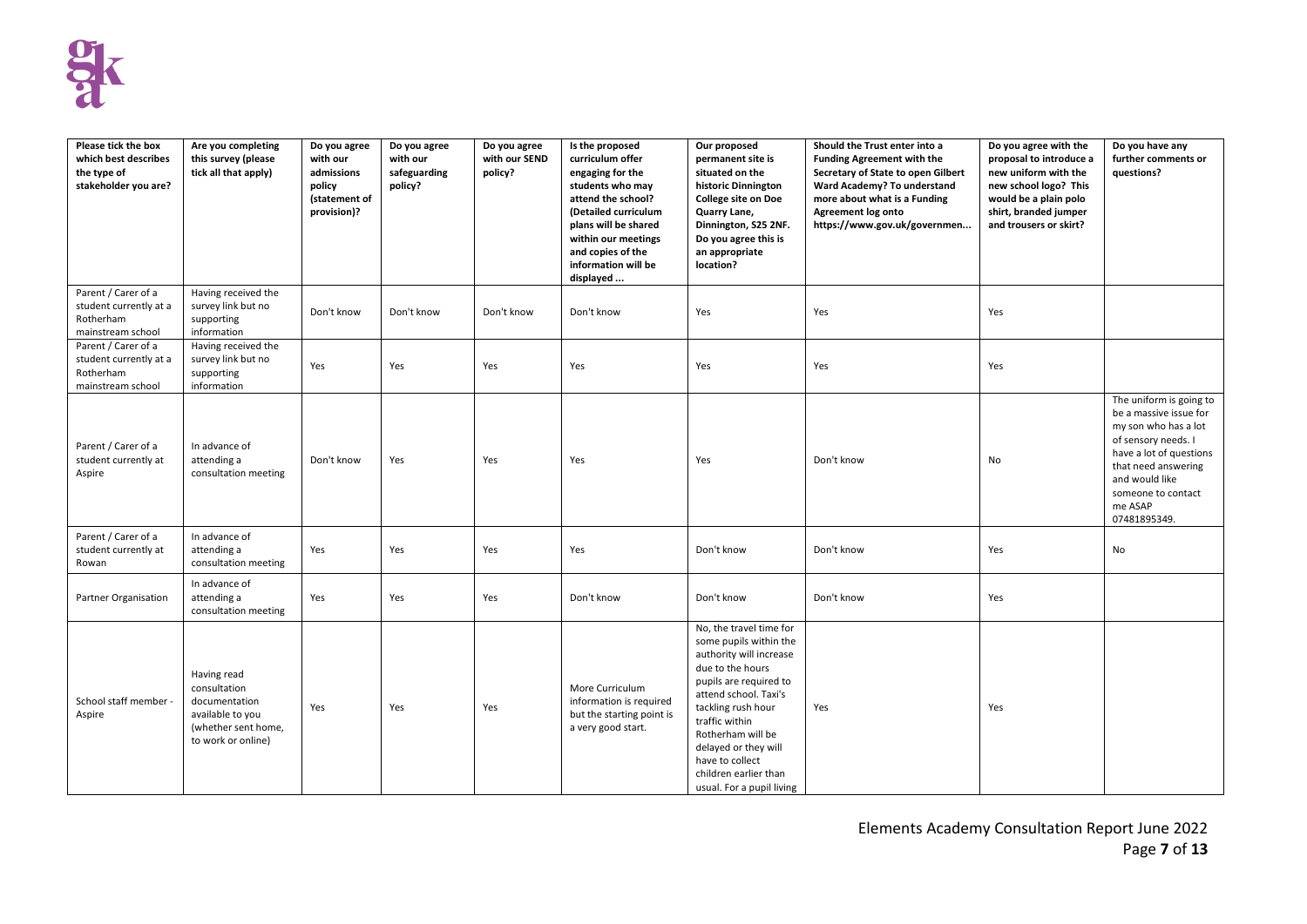| Please tick the box<br>which best describes<br>the type of<br>stakeholder you are? | Are you completing<br>this survey (please<br>tick all that apply)                                             | Do you agree<br>with our<br>admissions<br>policy<br>(statement of<br>provision)? | Do you agree<br>with our<br>safeguarding<br>policy? | Do you agree<br>with our SEND<br>policy? | Is the proposed<br>curriculum offer<br>engaging for the<br>students who may<br>attend the school?<br>(Detailed curriculum<br>plans will be shared<br>within our meetings<br>and copies of the<br>information will be<br>displayed | Our proposed<br>permanent site is<br>situated on the<br>historic Dinnington<br><b>College site on Doe</b><br>Quarry Lane,<br>Dinnington, S25 2NF.<br>Do you agree this is<br>an appropriate<br>location?                               | Should the Trust enter into a<br><b>Funding Agreement with the</b><br>Secretary of State to open Gilbert<br>Ward Academy? To understand<br>more about what is a Funding<br>Agreement log onto<br>https://www.gov.uk/governmen | Do you agree with the<br>proposal to introduce a<br>new uniform with the<br>new school logo? This<br>would be a plain polo<br>shirt, branded jumper<br>and trousers or skirt? | Do you have any<br>further comments or<br>questions? |
|------------------------------------------------------------------------------------|---------------------------------------------------------------------------------------------------------------|----------------------------------------------------------------------------------|-----------------------------------------------------|------------------------------------------|-----------------------------------------------------------------------------------------------------------------------------------------------------------------------------------------------------------------------------------|----------------------------------------------------------------------------------------------------------------------------------------------------------------------------------------------------------------------------------------|-------------------------------------------------------------------------------------------------------------------------------------------------------------------------------------------------------------------------------|-------------------------------------------------------------------------------------------------------------------------------------------------------------------------------|------------------------------------------------------|
|                                                                                    |                                                                                                               |                                                                                  |                                                     |                                          |                                                                                                                                                                                                                                   | in West Melton, they<br>will need to travel<br>approx. 15 miles on<br>direct A roads, which<br>are all busy first thing<br>in the morning. 15<br>miles in rush hour<br>traffic could see a<br>travel time of 30 - 60<br>minutes, plus. |                                                                                                                                                                                                                               |                                                                                                                                                                               |                                                      |
| LA representative (inc<br>officers, councillors)                                   | Having read<br>consultation<br>documentation<br>available to you<br>(whether sent home,<br>to work or online) | Yes                                                                              | Yes                                                 | Yes                                      | Don't know                                                                                                                                                                                                                        | Yes                                                                                                                                                                                                                                    | Don't know                                                                                                                                                                                                                    | no need for branded<br>uniform, many families<br>are struggling and don't<br>need this extra worry                                                                            |                                                      |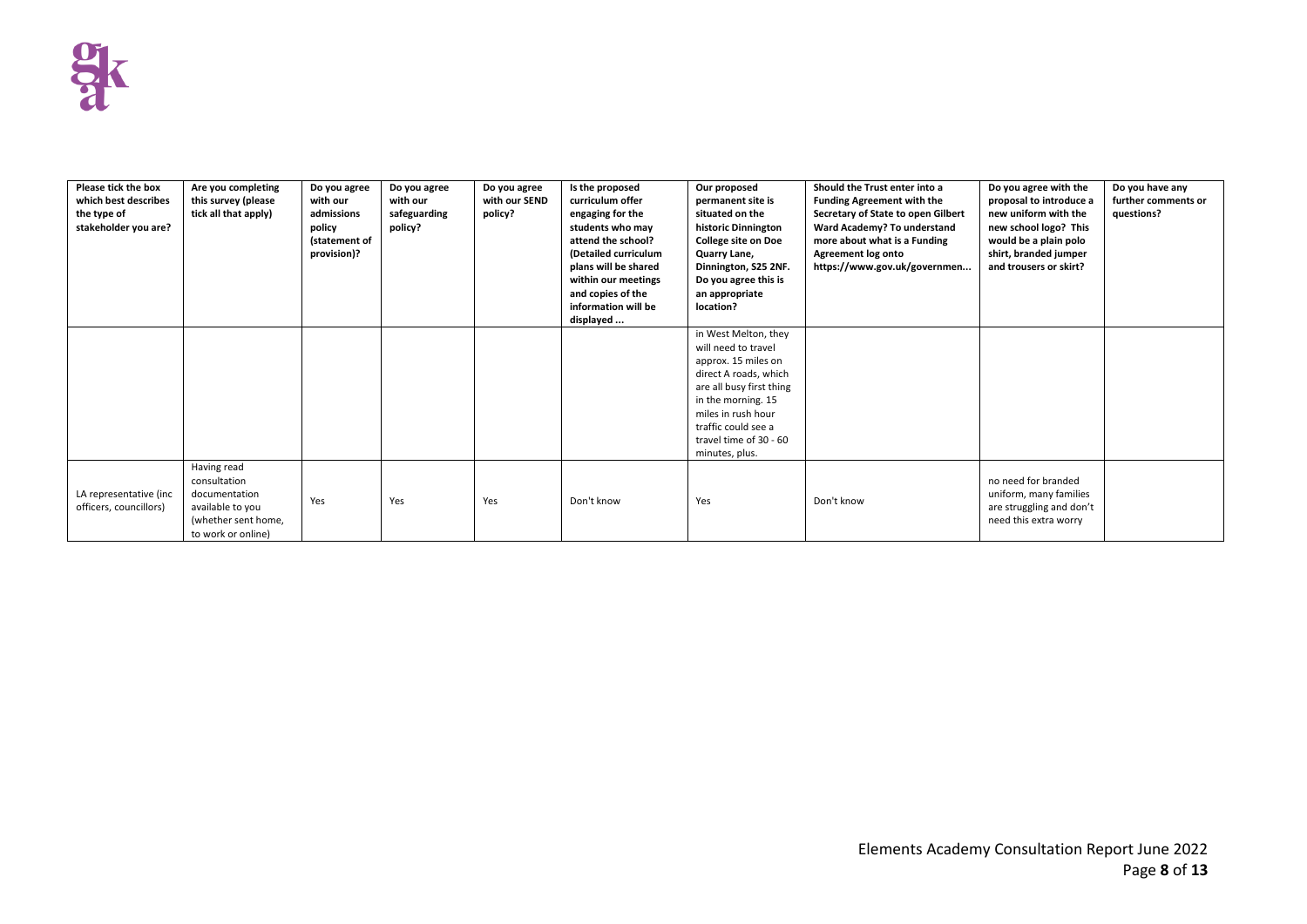

#### **3.3 Themes and Key Messages**

The meetings held during consultation were predominantly well attended and everyone was engaged, and Ethos are extremely grateful for the contributions everyone made both in the formal meetings and also via emails, phone calls and online. All questions asked and the responses are included in Appendix 4 however, the headline themes ad messages are summarised below.

#### Transition for Pupils

Questions from pupils themselves, parents/carers, staff and wider stakeholder groups were centred around what transition will look like both prior to the move and upon opening of the new building.

Key areas of consideration:

- o When can pupils visit the new building? What will it look and feel like?
- $\circ$  When will pupils know who their class teacher is and when will they meet them?
- $\circ$  What does the curriculum look like and what will they be learning?
- o When will they meet pupils from the respective schools forming Elements?
- o Is there a uniform and will all pupils have to wear it?
- o How will I get to the new school?
- o How many pupils will there be at the new school and what age groups will attend?

#### **Staffing**

The local authority TUPE consultation ran simultaneously with the Trust statutory consultation being discussed in this report. With this in mind the feedback in part reflects the timing of the two running in parallel and not all answers were available immediately.

The detail raised by staff centred around the following areas:

- $\circ$  TUPE process where do colleagues fit in the structure and what will their role(s) entail?
- $\circ$  Staffing structures what does the final staff structure for Elements look like?
- $\circ$  Ethos as an employer will the trust be changing terms and conditions? Do Ethos provide opportunities for staff to develop and learning new skills?
- $\circ$  Clarity on roles and expectations, teaching groups etc how soon will staff know what and who they are teaching?
- $\circ$  Training and CPD opportunities are Ethos supportive of CPD and what opportunities might there be more widely in the Trust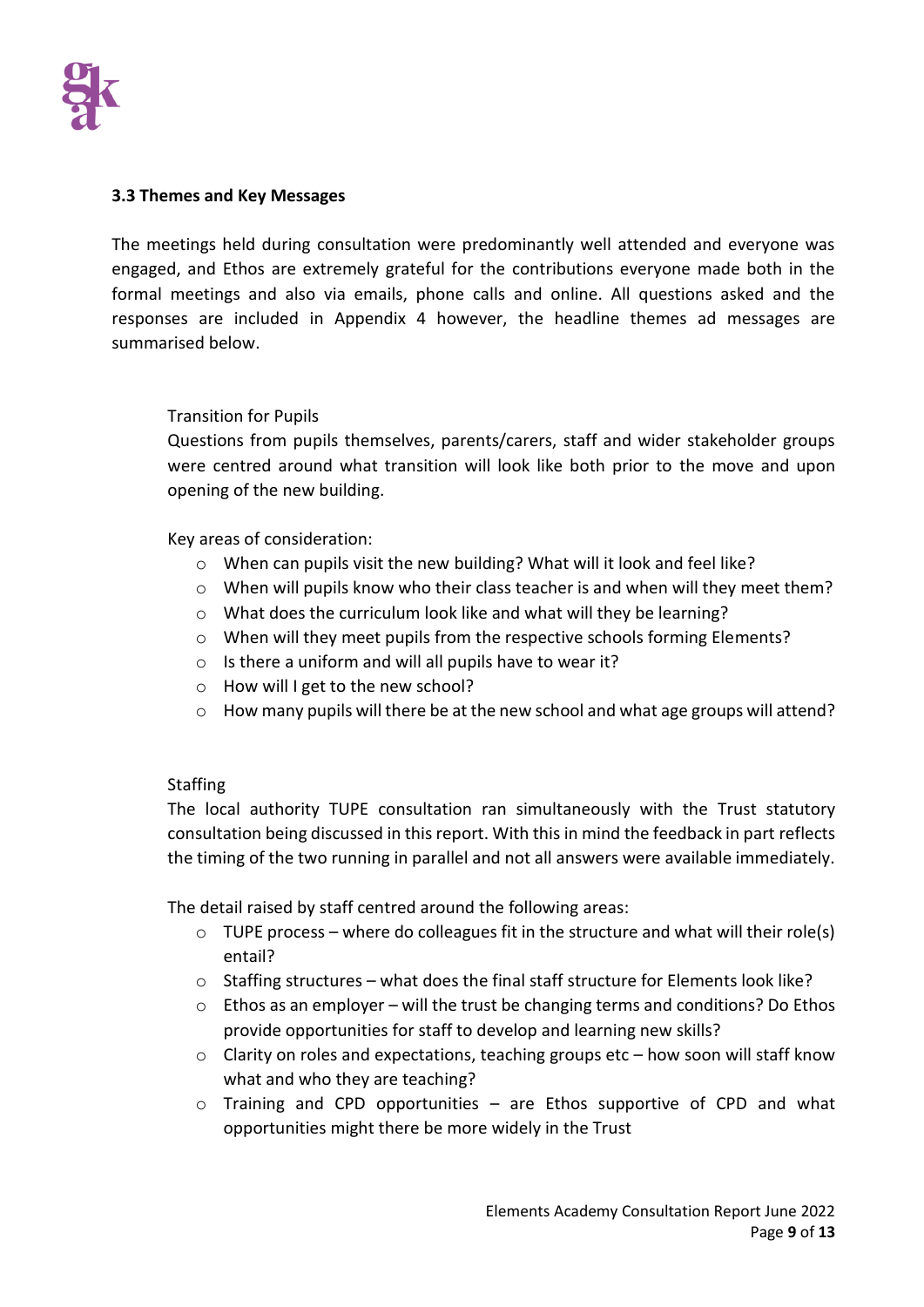

 $\circ$  Visiting the site and meeting colleagues from the respective school coming together to create Elements Academy – nobody wants the first time they meet to be when the school opens and staff would welcome the opportunity to have team building / meetings before the summer break.

#### Meeting Pupil Need

A pivotal line of enquiry from stakeholders was in regards the ability of Elements Academy to meet all pupils' SEMH needs. Would the school be appropriately staffed, trained and equipped to meet existing and new needs?

Were Ethos aware of the existing pupils needs and how are consultations going for September's intake of new starters?

#### Buildings, Accessibility and Travel

The academy will be based at the site of the former Dinnington College in Dinnington and an existing building is being refurbished to accommodate up to 135 pupils. Stakeholders were most interested in the following:

- o When will the building be complete and when can they access/see it?
- o The location / distance of the building being the very East of the Borough rather than been central  $-$  is this the best place?
- o Making a college building work for SEMH pupils: ensuring there is enough specialist provision/space within e.g. calm rooms, therapy spaces etc
- o Can staff afford to travel the additional distance?
- o Security both inside and out, ensuring children are safe at all times
- o Car parking the volume of staff and limited spaces is a concern

#### Governance

Representatives of both schools Management Committee's met with representatives from Ethos as part of the consultation process. There were two main lines of enquiry:

- 1. Transition of pupils and staff members sought clarity on the plan of activity over the remainder of the summer term and what work was to be done and when. Committee members were assured that a plan was in place with allocated roles and responsibilities with a clear reminder we must not forget about communications with parents / carers. It was stressed how important the school website is and ensuring clarity of message asap.
- 2. Future governance of Elements Academy the Academy Performance Review Committee (APRC) was introduced as the proposed local governance solution. Ethos stressed the importance of having local knowledge and continuity of membership where possible and invited members to contact the Trust direct to ask questions and potentially submit an application to join the APRC.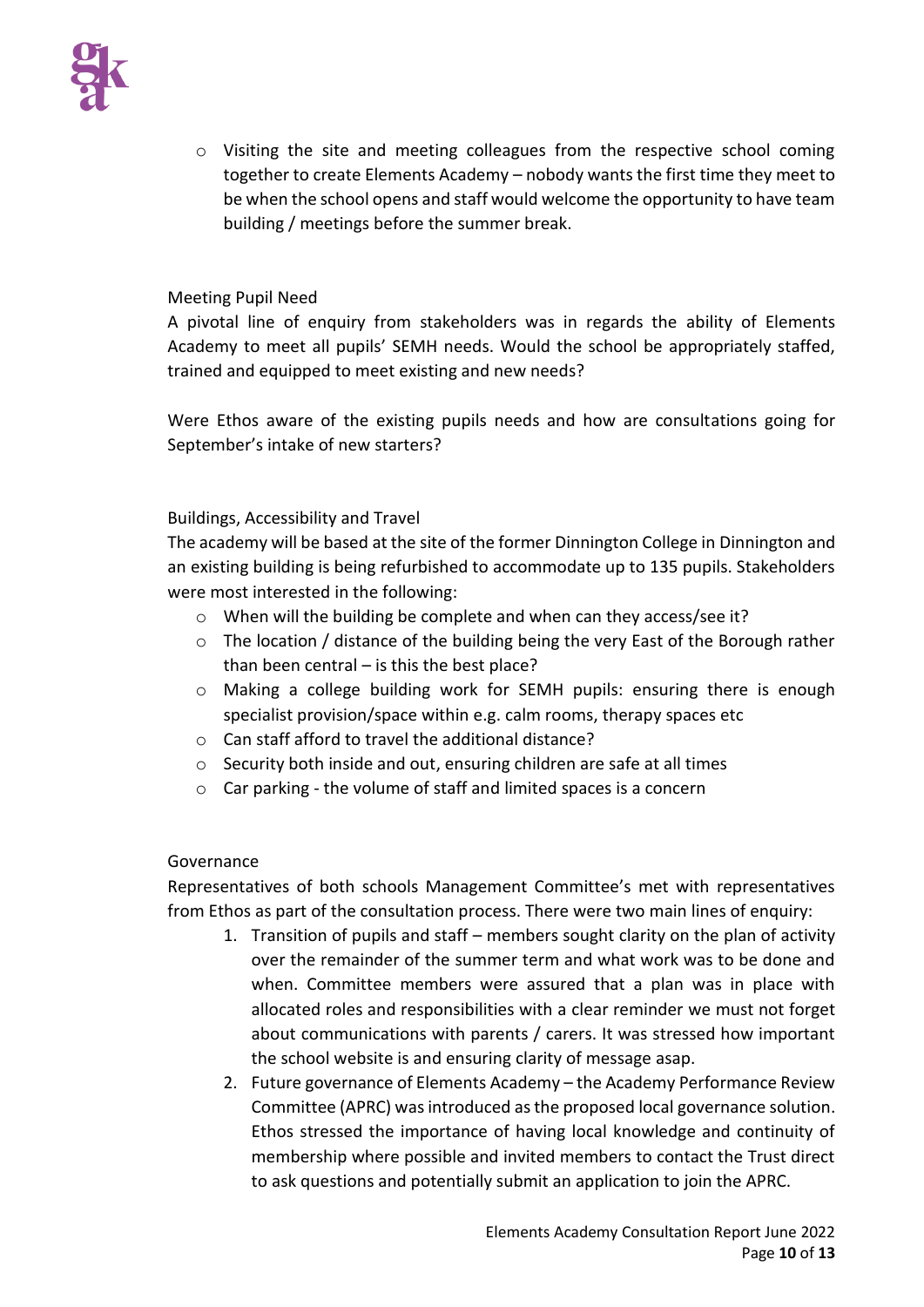

#### Communications

The enthusiasm and desire from stakeholders to ensure that Elements Academy is a success from day one was a key theme. In order to ensure success the power and importance of good communications was emphasised.

Parents/carers want to feel informed. They want to support the school and their child in readiness for the move.

Staff would like clarity as soon as possible on structures, resourcing and expectations of them so they can prepare for life at Elements Academy and as an employee of Ethos Academy Trust.

Pupils want to meet staff, see the new building and experience what it will be like in September before they break up for the summer.

# **4. Local Authority Feedback**

In parallel to this consultation the Local Authority facilitated a small consultation to ascertain whether the public agreed that the Secretary of State should enter into a Funding Agreement. They received 28 responses total:

22 people agreed

6 did not agree

Further comments can be found in Appendix 5.

## **5. Trust response to the consultation feedback**

At the point of appointment of Ethos being identified as the preferred sponsor of Elements Academy in February 2022, a lot of work has taken place to get to where we are today. We should not underestimate the volume of work and the significant contributions of many individuals and organisations and thank each and every one of those involved.

A detailed transition plan underpinned by equally detailed communications is required. At the time of preparing this report, the plans have been finalised and are all in place with roles and responsibilities, deadlines and outcomes agreed. This is reviewed and updated weekly.

The Board of Trustees of Ethos will consider the detail of the report and the following recommendations:

- Ethos should continue to push ahead with the planned opening for September 2022;
- Communications need to be timely, fit for purpose for the audience and need to be in place quickly;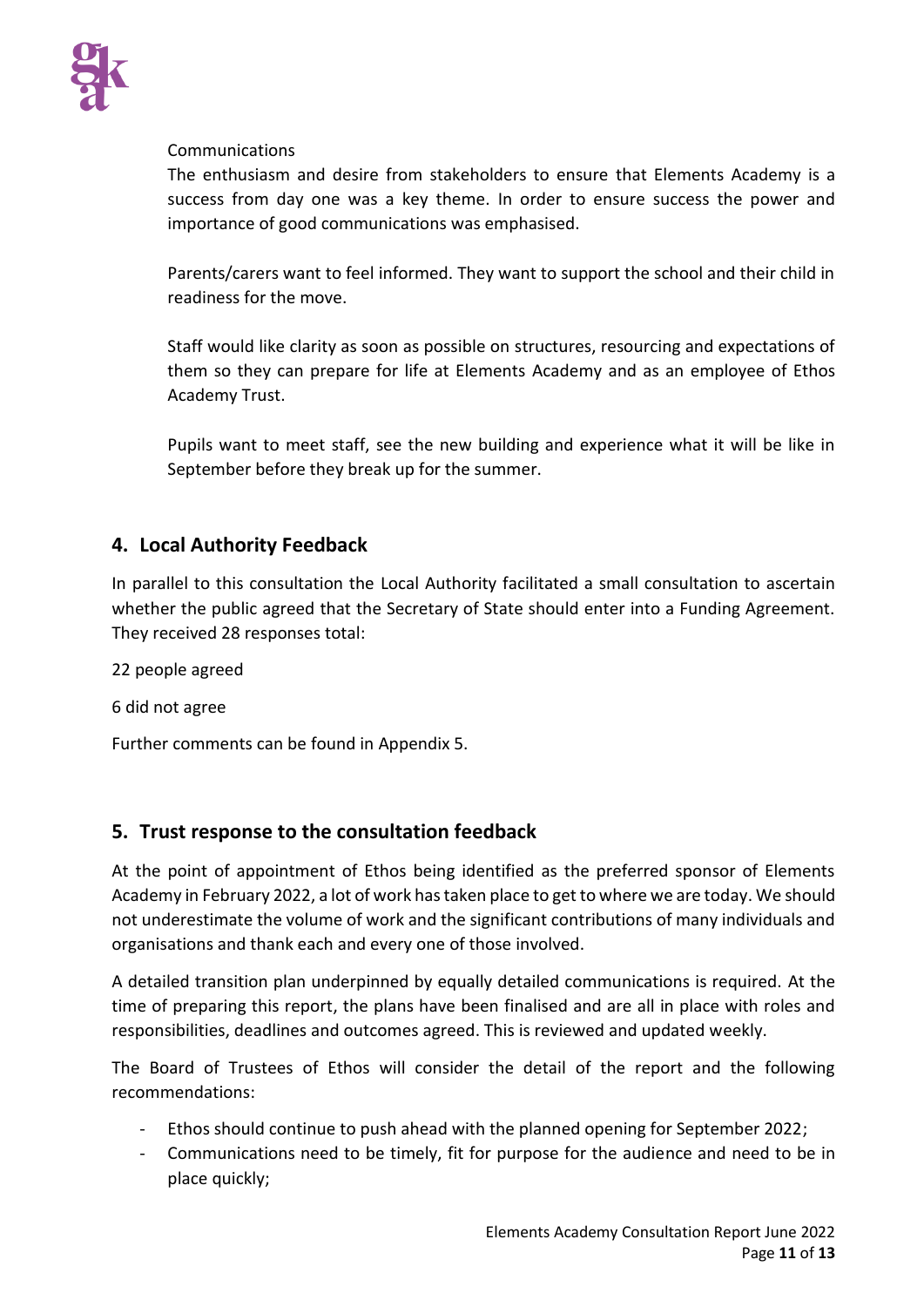

- Recruit as quickly as possible to support staff vacancies in the structure to ensure the school is fully staffed for September;
- Keep one eye on cost of living and staff retention. Travel distance is a concern for staff and parents/carers;
- Arrange transition events for staff, pupils and parents / carers before the summer term break.

# **6. Conclusion and Recommendations**

In summary, throughout the 6 weeks' consultation period we have concluded that there is a strong demand for Elements Academy and that there is support and commitment from a variety of stakeholders across Rotherham MBC. Stakeholders are extremely passionate and committed to ensuring the school is a success from day one and that pupils and staff have the necessary support during this transition period and over the first 12 months particularly.

The Trust will follow up on actions identified in the feedback linked to communications, transition, staffing and curriculum planning and we look forward to sharing further communications as the project develops through to opening and full operation.

A detailed mobilisation plan should be prepared, maintained and shared regularly, ensuring no stone is left unturned.

Finally, Ethos Academy Trust would like to thank everyone who participated in the consultation and helped inform this report and our future work and priorities. Together we will make Elements Academy a successful school where everyone can say "we helped create this new academy".